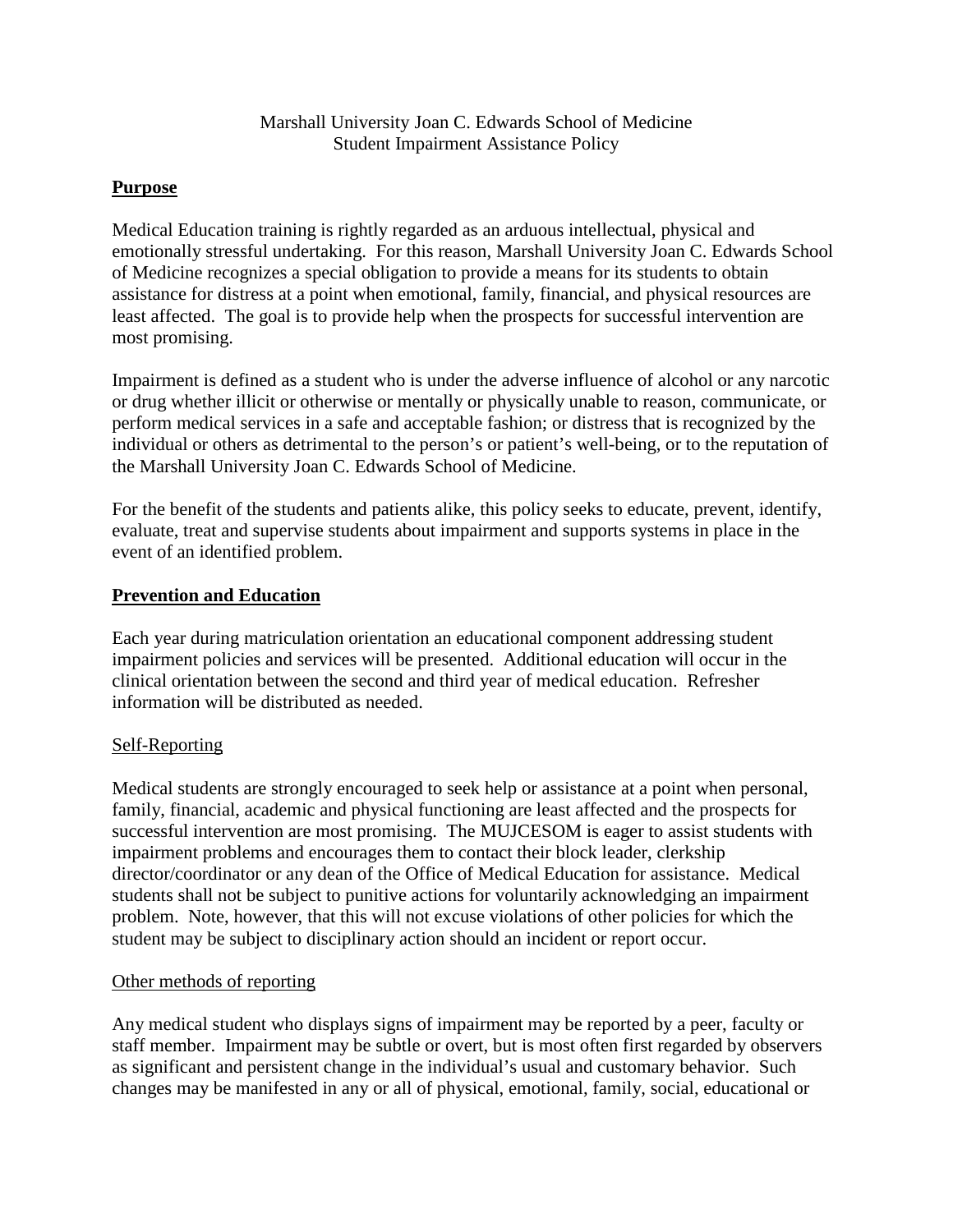clinical domains of functioning. Any and all accounts of suspicions must be reported to any member of the Office of Students Affairs, Academic Affairs or Medical Education.

The most important aspect of an effective program is CONFIDENTIALITY. If a medical student is referred for possible impairment it must be assured that all transactions from initial contacts through treatment will be conducted with the utmost prudence, sensitivity and confidentiality by the Offices of Student Affairs, Academic Affairs and Medical Education. In the event that the student is in a clinical setting, a direct report to the Clerkship Director or Coordinator should be filed.

### Crisis Intervention

To provide immediate assistance with getting through critical times, any student who is suffering from an acute problem of disturbed thought, behavior, mood or social relationship which require immediate intervention (i.e. thoughts of harming themselves or others) should contact the Office of Student Affairs, Course Block Leader or Clerkship administration immediately for crisis intervention.

Should an outside source of crisis intervention be needed the Cabell Huntington Hospital Employee Assistance Program can be contacted at 304-526-2049 during business hours, 9-1-1, or the nearest hospital emergency department. Additionally, in the event of an emergency a counseling services staff member from the Marshall University Counseling Center is available 24 hours a day seven days a week and can be reached by calling 304-696-3111.

## **PROCEDURE**

Individuals considered to be acutely impaired will be identified by a faculty, staff or peer. In this situation, a report must be made immediately to the Assistant Dean of Student Affairs, Clerkship Director or Coordinator. Facts should immediately be investigated and deemed relevant, including direct discussion with and observation of the individual. If a clinical department is the first report, they may contact Office of Student Affairs to begin the investigation on their behalf. Failure to cooperate or any attempt to obstruct a pending investigation may subject the individual to disciplinary action. If deems necessary in order to ensure the safety and well-being of patients or others, the Clerkship Director, Department Chairperson or authoritative personnel may immediately suspend the individual or otherwise limit their duties and responsibilities and a formal investigation will begin. The medical student in question will immediately be evaluated and treated as appropriate. In the event that the student has been cleared from all allegations, all documents removed from student files. The student will be reinstated to all classroom and clinical duties without punishment.

Upon report, a "Reasonable Cause Form" must be completed thoroughly including the date/time of the incident and a full description of the event. The form must be immediately be faxed to the Office of Student Affairs at 304-691-8640 followed by a telephone call to 304-691-8684. In the event that the situation occurs after business hours and on weekends the report may be called to the mobile phone of the Assistant Dean of Student Affairs at 304-638-0943 or email [JCESOM-](mailto:JCESOM-Student-Affairs@marshall.edu)[Student-Affairs@marshall.edu.](mailto:JCESOM-Student-Affairs@marshall.edu)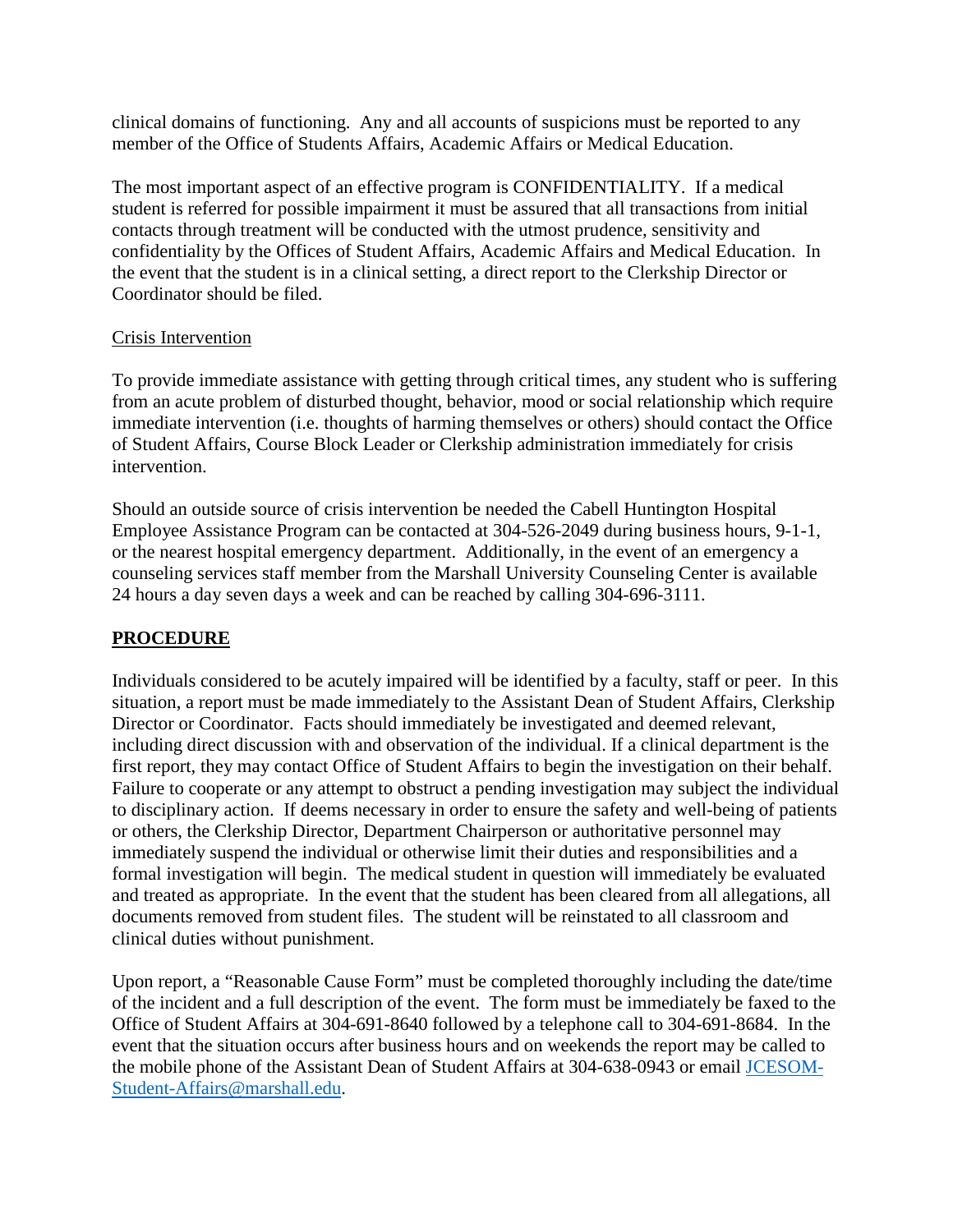The student will be directed to immediately report to the Office of Student Affairs. If the Assistant Dean is unavailable (e.g. after hours), the Program Coordinator will notify the Vice Dean of Medical Education or Associate Dean of Academic Affairs. During after-hours or weekends, the student is required to schedule a meeting with Student Affairs within 24-48 hours.

After thorough investigation, any student noted to be impaired will be placed on Administrative Leave until further action can be taken and a thorough assessment will be made. First offense students must be formally evaluated by the Medical Director of the WV Medical Professionals Health Program. The Office of Student Affairs will aide in arranging the evaluation. At that time, the WV PHP will communicate a recommended plan of care for the student. Any student who fails or refuses to comply with the recommendations of the WVPHP will be automatically be referred to the Academic and Professionalism Standards Committee and be subjected to immediate dismissal from the school of medicine.

In order to assure that proper communication between all parties, the student must sign a release of information allowing the WV PHP to submit a general summary of the student's condition and plan of care to the Office of Student Affairs. All information exchanged will remain confidential and will be maintained in a secure file in the student's professionalism file.

"Red Flag" warning signs that possibly suggest impairment in medical students:

- Physical
	- o Sleep disorders
	- o Frequent accidents
	- o Eating disorders
	- o Deterioration in personal hygiene or appearance
	- o Multiple chronic physical complaints for which no physical basis has been found
- Family
	- o Conflict
	- o Disturbed spouse
	- o Withdrawal from family members
	- o Separation or divorce proceedings
	- o Sexual problems, extramarital affairs
- Social
	- o Isolation from peers
	- o Withdrawal from outside activities
	- o Embarrassing or inappropriate behavior at social functions
	- o Driving while intoxicated
	- o Unreliability, unpredictability
	- o Interaction with police
- Depression:
	- o Risk-taking behavior
	- o Tearfulness
	- o Mention of death wish/suicide
	- o Slowed behavior and attention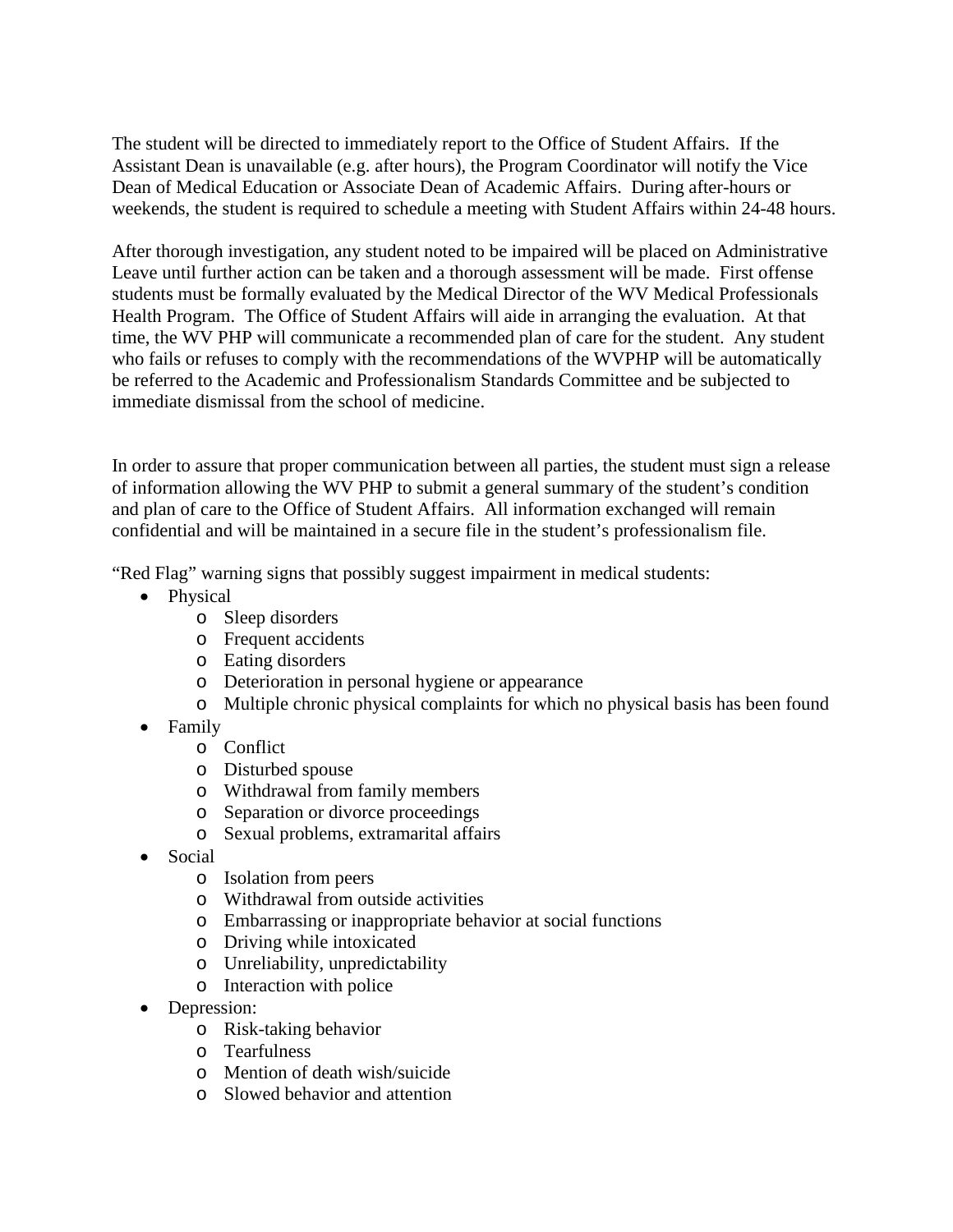- o Flat or sad affect
- o Chronic exhaustion, on and off work
- o Dilated or pin-point pupils
- o Wide swings in mood
- o Self-meditation with psychotropic drugs
- o Alcohol on breath at work or in class
- o Uncontrolled drinking at social events
- o Concerns of spouse or significant other about the use of alcohol or drugs
- o Moroseness
- In Hospital
	- o Unexplained absences or chronic tardiness
	- o Spending excessive time at the hospital
	- o Inappropriate orders in responses to phone calls
	- o Marked behavioral changes
	- o Decreasing quality of or interest in work
	- o Increasing difficulties with peers or staff
- In Academic Settings:
	- o Absence from required classes or coursework
	- o Decline in grades or academic performances
	- o Change in behaviors
	- o Unprofessional actions

### **Reinstatement to Program**

When it is determined by the treating health care physician/treating health care professional that the medical student is ready to re-enter medical school, written documentation or recommendation of re-entry must be provided to the Office of Student Affairs who will communicate appropriately to the Office of Academic Affair and Office of Financial Aid for reinstatement terms. Only upon receipt of appropriate and complete documentation by the treating physician/health care professional will the medical student be able to return.

Upon returning to medical school, the student will be required to sign a Back to School Agreement with the Office of Student Affairs. The agreement will outline specify the terms of re-entry. A copy of the signed agreement will be forwarded to the Office of Academic Affairs. Failure to stay in compliance with the conditions of the Back to Work Agreement, refusal to submit necessary and appropriate screening tests or who submits false sample or test positive will be grounds for an immediate Administrative Leave and referral to the Academic and Professionalism Standards Committee.

In addition the following will apply:

- 1. Any duration of treatment requiring absence from school will be considered a medical leave. Depending on the length of the absence for treatment the student may be required to repeat an academic year or clerkship.
- 2. The impaired student is fully responsible for all out-of-pocket expenses related to the treatment that extends beyond his or her insurance coverage.